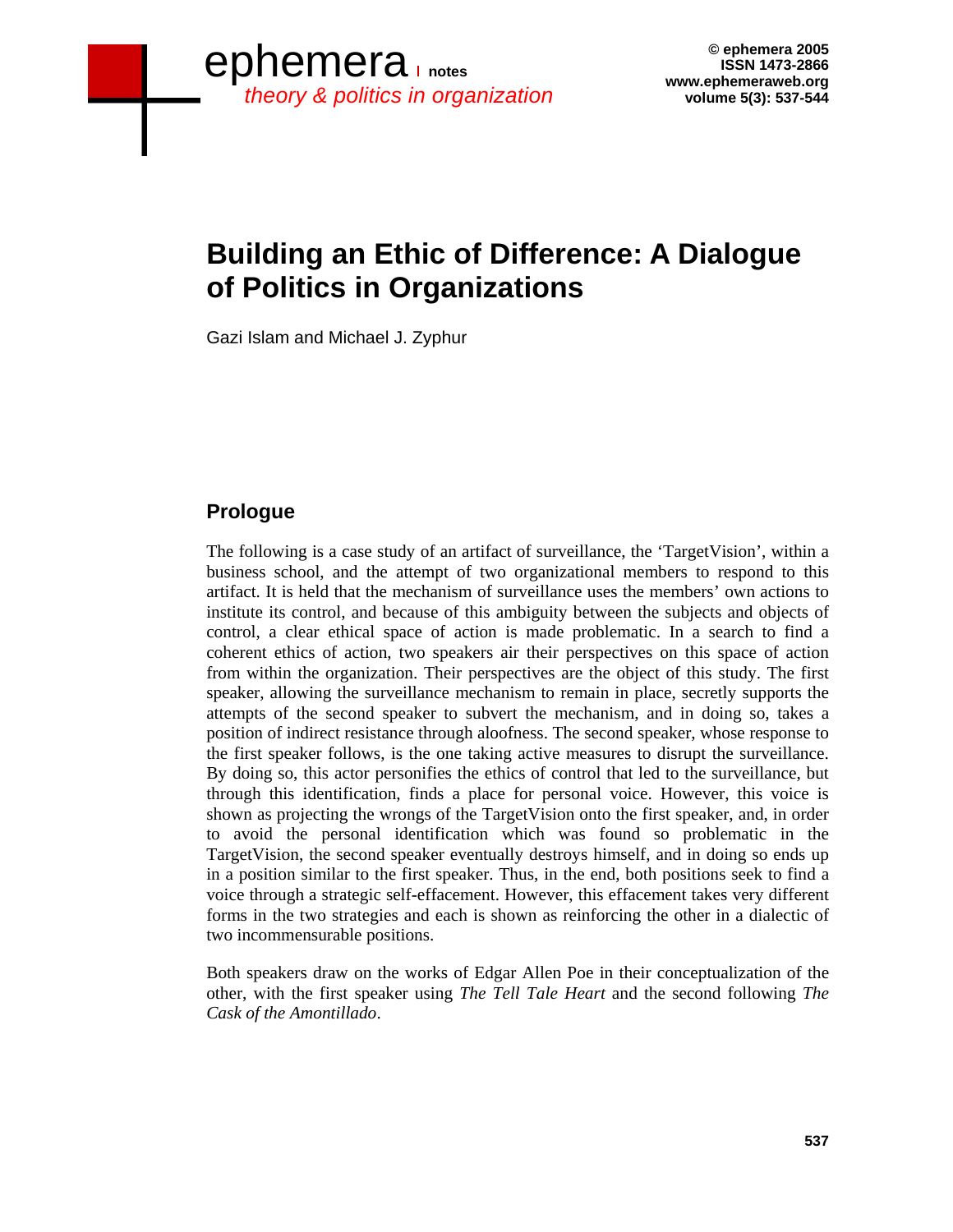## **The Tell-Tale TargetVision: A Note on Poe**

And have I not told you that what you mistake for madness is but over-acuteness of the sense? (Poe, 1850: 382)

Psychoanalysis is then experienced as a journey into the strangeness of the other and of oneself, toward an ethics of respect for the irreconcilable. (Kristeva, 1982: 182)

I am not the culprit in this story, am not the brilliant madman of Poe's tale, condemned by the beating heart and perpetual gaze of my victim. No, I am more like the officer, who, on a routine inspection, stumbled upon a new perversion of subjectivity, and upon a subtle form of resistance that, despite its simplicity and ultimate futility (or perhaps because of it) showed me a space of ethics within a world of unconventional surveillance.

I had never noticed the looming TargetVision monitors, hanging above every elevator, and around every corner of the department. But to my colleague Poe, as I found out later, the gaze of the screens were crippling to his very being. I called him 'Poe', of course, as a pseudonym, based on a memory of the madman in *The Tell Tale Heart*, who was driven to madness by the ever watching eye of an old man, and who finally put the eye out. The crux of the tale, however, was the old man's heart, which continued to beat in spite of the murderous act, and finally gave the madman away.

But again, the TargetVision, which I later realized was that very eye, was something that I had never noticed in my daily life. Wittgenstein once said "the aspect of things that are most important for us are hidden because of their simplicity and familiarity…and this means: we fail to be struck by what, once seen, is most striking and most powerful" (1999: 129). I first noticed the TargetVision when Poe and I were waiting for the elevator, and he immediately turned the screen off.

Although I hadn't noticed the screen until that point, I didn't have to ask why he turned it off. It became clear at the moment it happened. Or, to be more precise, in the moment that he turned the screen off, I understood what it was that I had missed, not because of his action, but *in* his action I recognized what his action was, what it aimed to, and what it demanded.

From that point I began to watch the TargetVision carefully. At first glance it was simply a television. A television, on every floor of a Business School, around each corner. Someone had decided that from all vantage points in the school, it was important to have a television. The TargetVision, just a television essentially, was everywhere.

The TargetVision's content consisted of streaming stock prices, and information about the business school, streaming also. There were no cameras in the apparatus, as far as I knew, and no orders given from the speakers. Just streams and streams of numbers and words against a kitsch background of pastel waves, or plant life, or an occasional newscast. Three years earlier, crowds had gathered in front of the TargetVision one morning, while behind the streaming numbers, the background showed two airplanes sequentially dive into the glass walls of the World Trade Centre in New York. And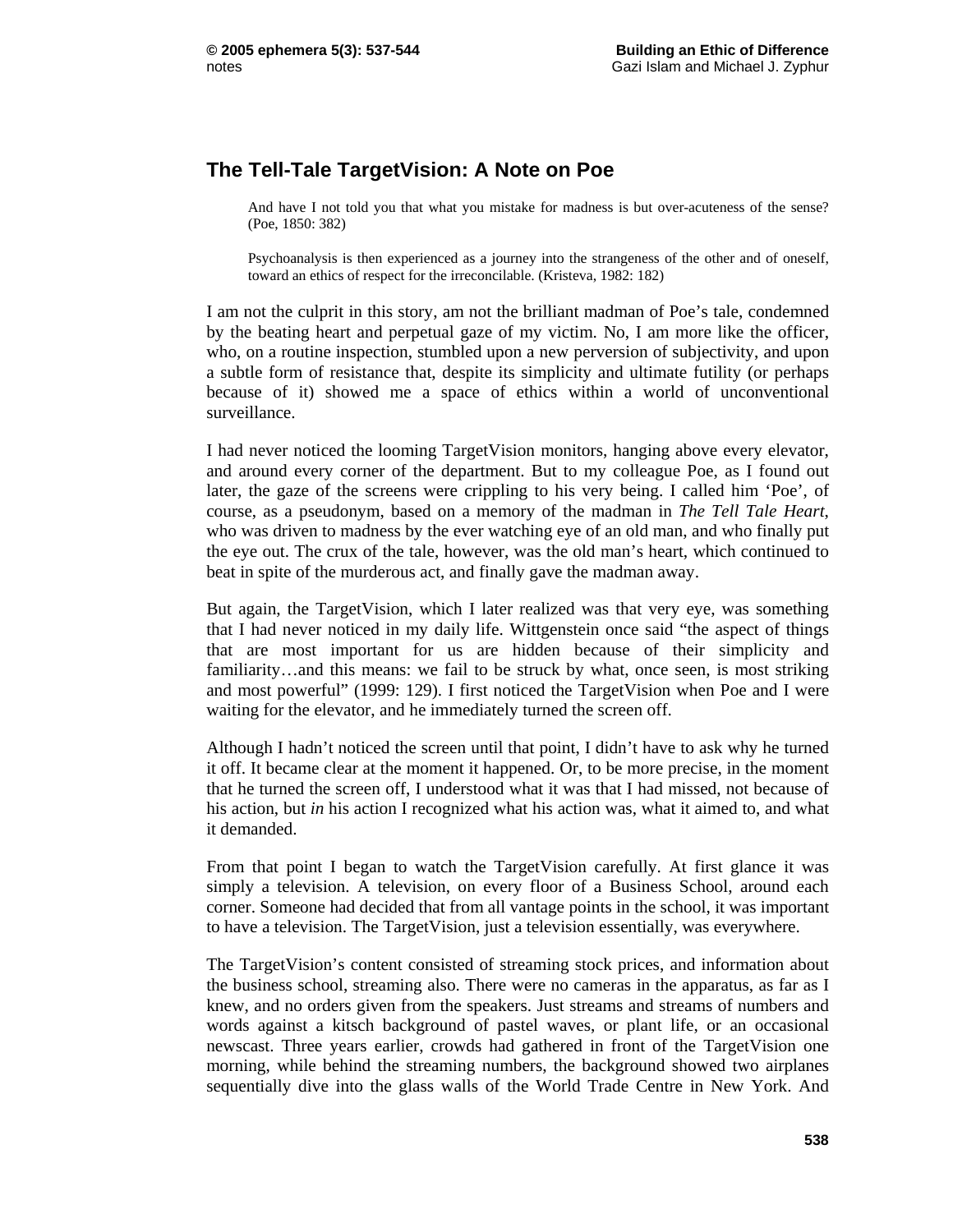although the buildings had crumbled, the TargetVision still faithfully watched us three years later, with benign information such as streaming numbers.

But Poe turned off the TargetVision at every possible occasion. I never followed suit, but just watched, and felt a simultaneous terror and relief at the disconnection from our informational source. My attempt to understand Poe's relationship to the TargetVision is the theme of this note, and my attempt to place myself in an ethical position with regards to this relationship is its conclusion; I hope to convince the reader that my ethics, which is a coward's ethics, is paradoxically a powerful form of resistance, while Poe's ethics of engagement, which is the basis of all revolutionary goals, never reaches its *telos*, preserving throughout its movement the beating heart of its oppressor, which was, of course, his own heart as well.

But first, the TargetVision. Why was it significant at all? That it drew the reaction from Poe is evidence enough for me that one could be strongly affected by something as seemingly benign as a voiceless stream of facts. But was it naïve to think of facts as 'voiceless'? Why, if it was insignificant, would anyone have installed these television screens in every corner of the building? There must have been some logic in the act, and once brought to attention, I became convinced that the TargetVision was a panopticon.

This conclusion was not at all unproblematic, and I struggled over its implications. Foucault's notion of the panopticon was an all seeing watcher, but where was the eye in the TargetVision? It was the blind eye of Poe's tale, all powerful but unseeing. The force of this blind, film covered eye seemed to emanate from the TargetVision. In particular, the panopticon, as the 'functional inversion' of the traditional notion of discipline by exception, makes discipline more palatable by normalizing it (Foucault, 1995). In *Discipline and Punish*, Foucault describes the goal of contemporary forms of control as "an interrogation without end, an investigation that would be extended without limit to a meticulous and ever more analytical observation, a judgment that would at the same time be the constitution of a file that was never closed" (Foucault, 1995: 227). The panopticon takes the place of the juridical subject, displacing subjectivity from its centralized point of judgment and redeploying it into a network of surveillance posts. This structure (or in Lacanian terms, its structured lack of presence, Lacan, 1977) promotes the maintenance of patterns of power and conformity among those who inhabit its space. Knowing they are surveyed, they govern themselves, or more insidiously, they begin to survey themselves.

What made the panopticon so horrifying is perhaps best explored through Kristeva's concept of the abject. Kristeva (1982) described horror as the moment of abjection, the point at which we see ourselves reflected in an other, yet prior to when we can securely objectify and encapsulate that other. The abject is an other that is ripe with our own subjectivity, and is experienced with awe and disgust. We must not abandon the abject, because with it we lose our own subjectivity; in Kristeva's words, we learn to live in the contemporary world when we become one of those who are "reconciled with themselves to the extent they recognize themselves as foreigners" (1991: 195). At the same time, the thought of a watching other, an 'I' outside of 'I', fills us with the repulsion of our primal alienation from ourselves. The abject is, in Kristeva's words 'the desire of the other'.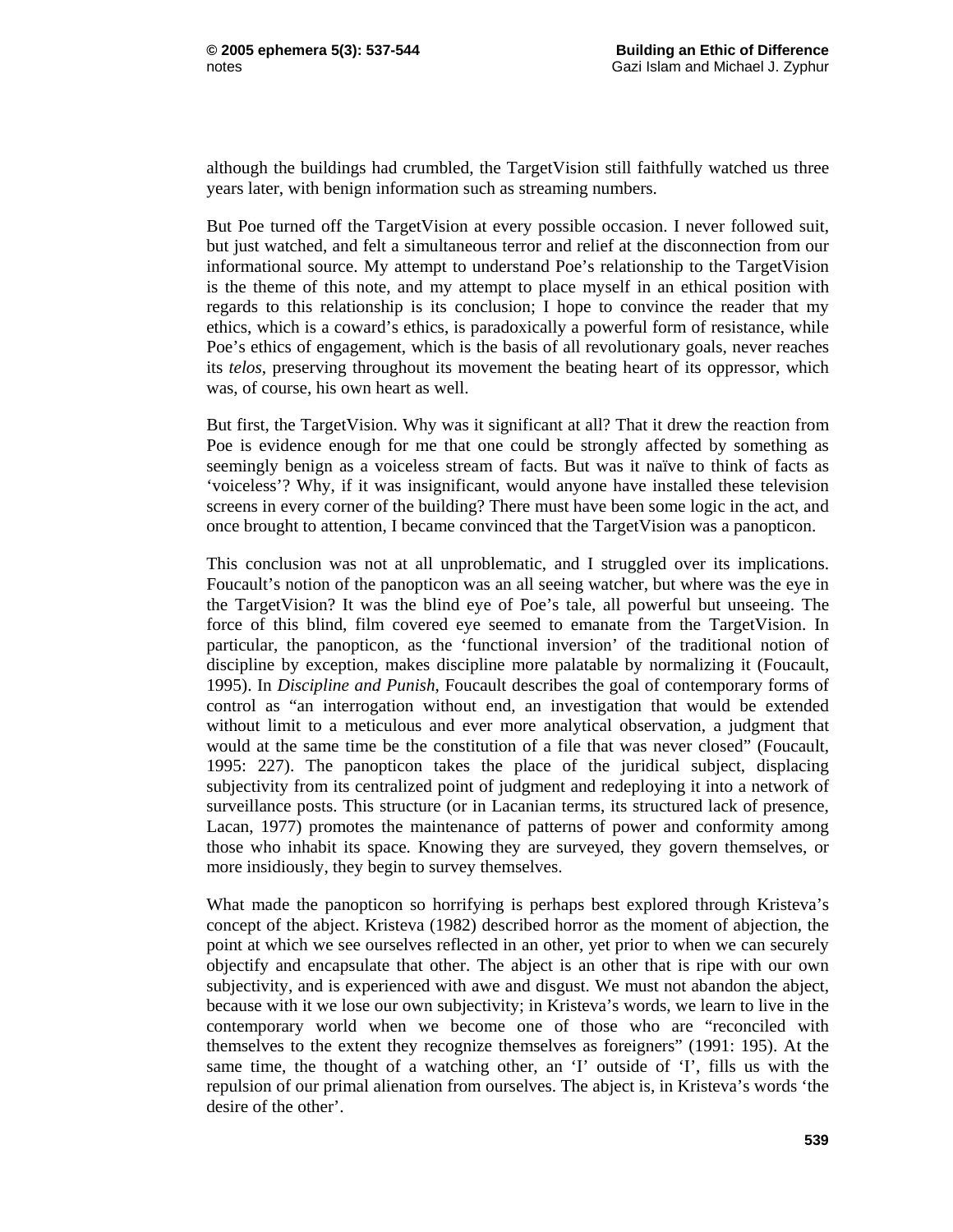But this panopticon, this vision which 'targets' and catches us in its alien desire, was not like most visions of surveillance. For that matter, it was not vision at all. The TargetVision was a misnomer; it did not watch, but was to be watched. It was an object that *we* watched, and in our watching, submitted ourselves to its passive control. Thus, in a second 'post-modern' movement after the generalization of surveillance, the surveyor itself did not adjudicate through its gaze, but somehow turned the tables on its target. We watched the TargetVision, the vision was ours all along! It was a Panopticon, but the optics were our own eyes, and the judgments it doled *were our own*!

Here was the strange subject-object switch made famous by Hegel (1935) in *The Phenomenology of Mind*. We were being watched, but not by the TargetVision, but by its potential to structure our perceptions. The observer becomes oneself through the object, but this object gains its power through the observer, and then uses that vision to target its master. The TargetVision had moved beyond Foucault's analysis, controlling the passers-by of the business school not by inciting the self-corrective tendencies of those who know they are watched, but by reinforcing the very watching, the watching which, structured by an object-world of stock prices and terrorist threats, *creates itself* in the model of the surveyor. TargetVision exerted its force despite its blindness, and that force was our own.

The protagonist, Poe, poignantly felt this oppression, and thus revolted by shutting the mechanism wherever he passed it. The subject lashed out against the structure, the oedipal child, against the father. Like Oedipus, Poe sought out justice against an oppressor who, in the end, was himself. And like slow dawning of Oedipus that, in the end, it was the mystery 'Man' that was the victim of this crime, committed against himself, and his source. As foretold in Poe's work a century ago, the tell-tale heart beat relentlessly and blinded.

Kristeva tells us that our ethics should embrace the other, not in a totalizing unity, or an evangelical persuasion, but in an acceptance of our nature as foreigners. Watching Poe repeatedly shut off the TargetVision, which, within the hour, was always back on again, I thought about the politics of revolt.

The mistake, it seemed to me, was that Poe revolted against a mechanism that was driven by the subjective gaze. Sympathetic or not, to be lulled by or turn oneself against the TargetVision was to be caught in its trap. It was to affirm the self as self, to realize its possibilities, and in the true German romantic style, to bar oneself from being in constant becoming. That was the trap of management. Work for it, or work against it, but work you continue, and the buried heart beats louder still with revolt.

In the face of this seeming double bind, I proposed what could be called an ethics of cowardice. Like the ethics of 'otherness', I proposed to turn the heart away from the TargetVision. The other does not join the march, the union, or send in complaint letters to the Complaint Division. I watch the revolt with glee at the actualization of possibilities, and keep myself as the other. Conscience, as Hamlet noted, is a coward, the tell-tale heart is best stopped not by the dagger of violence, but by the pale cast of thought. Neither here nor there, but not even in becoming, the only ethical space left in the new panopticon, the mundane yet conscious repetition of the stock prices, and the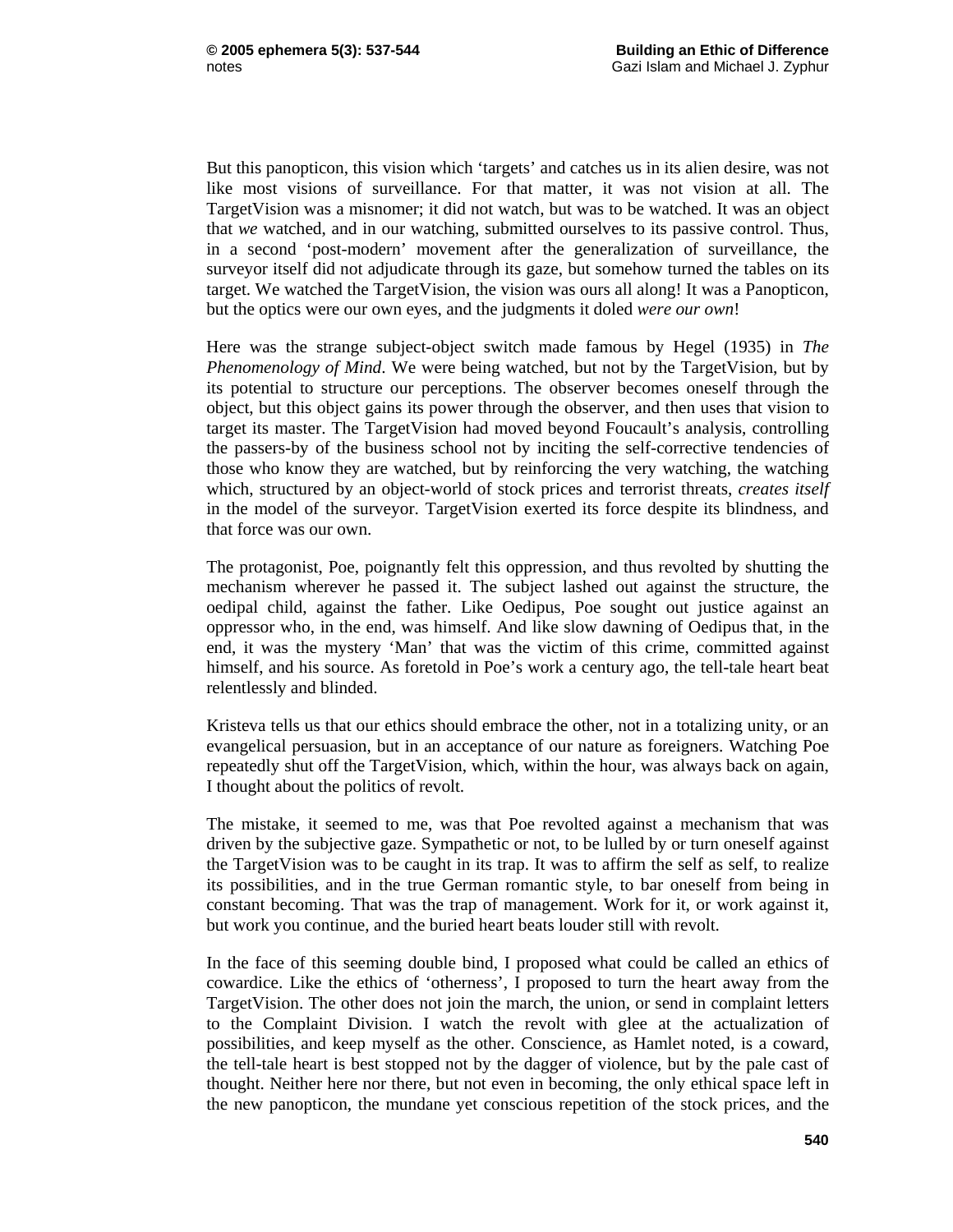mundane periodic disconnection of the stream, blend together in the foreigner's curious, aloof and unimposing gaze. When we live in a world where our ills come from our own native hue of resolution, we must bear those ills we have, in order to not create those of which we know not.

I confronted Poe, not to critique his ethics, but to present my own, in the hopes that this would both allow him a sounding board from which his voice could amplify itself, and to allow myself to both plant my difference in a public light, and revel in my own identification with that difference. To my disappointment, he retorted what follows below.

### **The Truth of Amontillado: The TargetVision Turns Itself Off**

The thousand injuries of Fortunato I had borne as I best could, but when he ventured upon insult I vowed revenge. (Poe, 1850: 346)

Inherent in the comments of my detractor (who I call the The-Cool-Observer, for his patronizing rationalization of my being, see Niehbur, 1952) is the antiquated lie of the subject and of the object. Even with the most advanced of techniques (explicitly conjured in rhetoric with sirenic overtones such as 'psychoanalysis' and 'postmodern') for attempting to explain the life-world, the above argument rests heavily on a bifurcation between self and other. I am accused of suffering from a type of malady that disallows my reconciliation with myself. You are told that I hate the father, my own internal system of governance and self-regulation that the TargetVision embodies and indicates, leading me to extinguish a television's piercing radiation. In this tale you, the audience, become Fortunato as my interlocutor attempts to lead you to his lair, whispering, "Let us be off to the vaults; let us make our way to Amontillado."

The-Cool-Observer is only too happy to lead you into the catacombs of his dialectic, replete with the bones of the Cartesians (what a noble family in their time!) who lost their duel with the more-modern mind, relenting under The-Cool-Observer's destruction of their bifurcated soul with incantations like 'post-structuralism' (something you viewed with voyeuristic glee). As you walk among the decay of thoughts-past, and the mould creeps along the damp stone walls of antiquated Enlightenment, which he obliquely references (to your delight), he shepherds you forward with the ignis fatuus of Amontillado's intoxicating truth, that you might understand the underlying, the subconscious, the veiled 'really-real' which has surpassed the démodé reality of yesteryear. As you move you are oblivious to The-Cool-Observer's trowel underneath his cape, enraptured by his necromancing of a better-than-the-old-reality reality.

Along the way he wets your appetite for the truth of the Amontillado by proffering insights into 'real' motivations which are not apparent at first sight. He explains that instead of the classic 'subject' and 'object', the truth of the Amontillado will allow you to have subject and object split into a multiplicity of intentionality, personality, and phenomena. You may understand the seemingly mundane behaviours of everyday-life (i.e., my turning off the TargetVision) with a lens capable of peering directly into the subconscious. In short, The-Cool-Observer knows the language used in the past, knows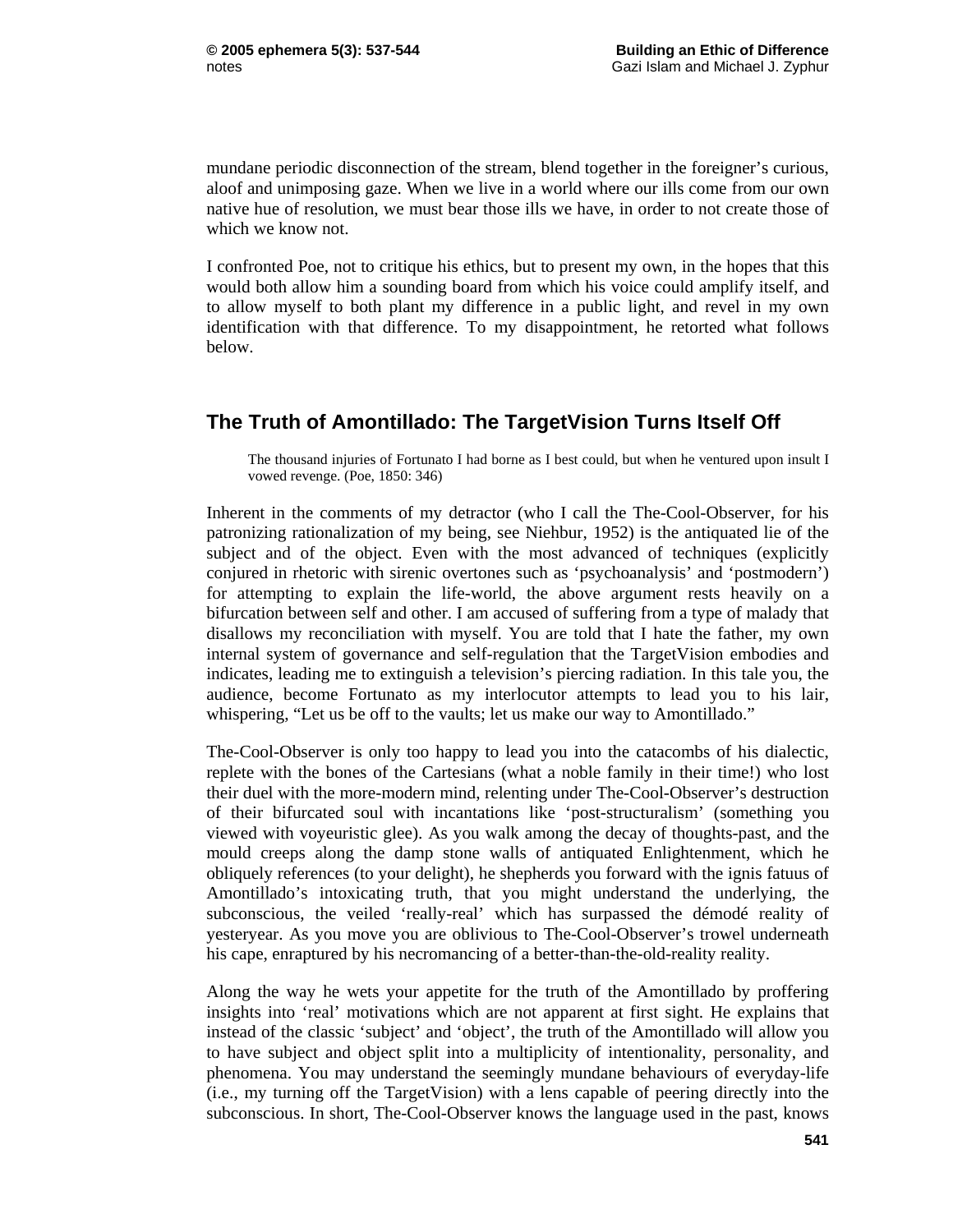the aspects of this language which are now despised, and leads you to believe that, if phrased properly, the world of the subject and object once again makes conceptual sense ("even critical theory… belong[s] to the second-order simulations", Baudrillard, 2001: 125). In this way, The-Cool-Observer denies his own destruction of the subject and the object for its repackaged, sanitized clone (itself a mechanism of control), for to break from an ever-shifting 'self-created' subjectivity would surely lead to schizophrenia (as the mantra goes).

At this moment, when your mind opens to the possibility that a Phoenix can ascend from Enlightenment's ashes, that Cartesian duality can be transformed into a palatable bolus of interfused self and other, I will see you in your shackles, I will gaze at your smiling face and palms turned towards the sky, while The-Cool-Observer begins to enclose you in your tomb, brick by brick. I must leave you, for I have only enough time to slip out of the vault before The-Cool-Observer lays the last piece of stone, returns to the party, and leaves you caring not because you have again found your subject and object.

My friend, benign as his 'ethics' seems, is re-enacting a role often seen in 'postmodern' management studies. The 'postmodern' scholars attempts to erect a structure meant to replace the edifices of the past. They guide you into the world of the new reality claiming that they will not expose you to the problems of past epistemologies and ontologies (e.g., McKelvey, 1997). They assure you that your voice will be heard, vowing to avoid the 'totalizing' speak of the 'dark side' which oppressed your subjectivity for so long (Grice  $\&$  Humphries, 1997). However, in doing this, they recreate that which they most despise, the totalizing speech of self and other. The comments made about me attempt a description of the indefinable and totalize the holiness of my life-world by giving me a name and analyzing my intentionality. It states me as an object, and this aggression will not stand.

'I' remember not a single moment when 'my' organization as a being could be encapsulated into a form adequately signified by the term 'Poe' (further, 'I' would have much preferred the term 'Puck!'). However, this is because, simply, 'I' remember not. My memory is as my intentionality: an eternally shifting polyarchy of fleeting voice, enclosed in the vestige of ooze which has been transformed through some freak Darwinian occurrence that may be likened to an accident; 'I' am random. The ephemerality of 'myself' is indicated simply: When I look for myself I am not to be found, when I examine my body and this hand writing I find I am not there, when I seek help from my friends the empiricists they tell me 'look closer' (as described by Wittgenstein) and I become lost in the incalculable milieu of possible selves into which I may split the simulacra. Upon reflecting, 'I' am forced into submission under 'my' inability to wield a counterweight against Lacan's (1977: 166) articulation of the Cartesians, "I think where I am not. Therefore I am where I do not think to think." There is no subconscious, there is no conscious, for there is no I.

What might be called the action of the 'I' may only be described as infinitely selfreflexive and without 'my' agency. I cannot be held responsible for a conception of myself, much less give insight into the machinations or beneficence preceding the action of pushing a button. For insight into this poorly partialed datum of the illimitable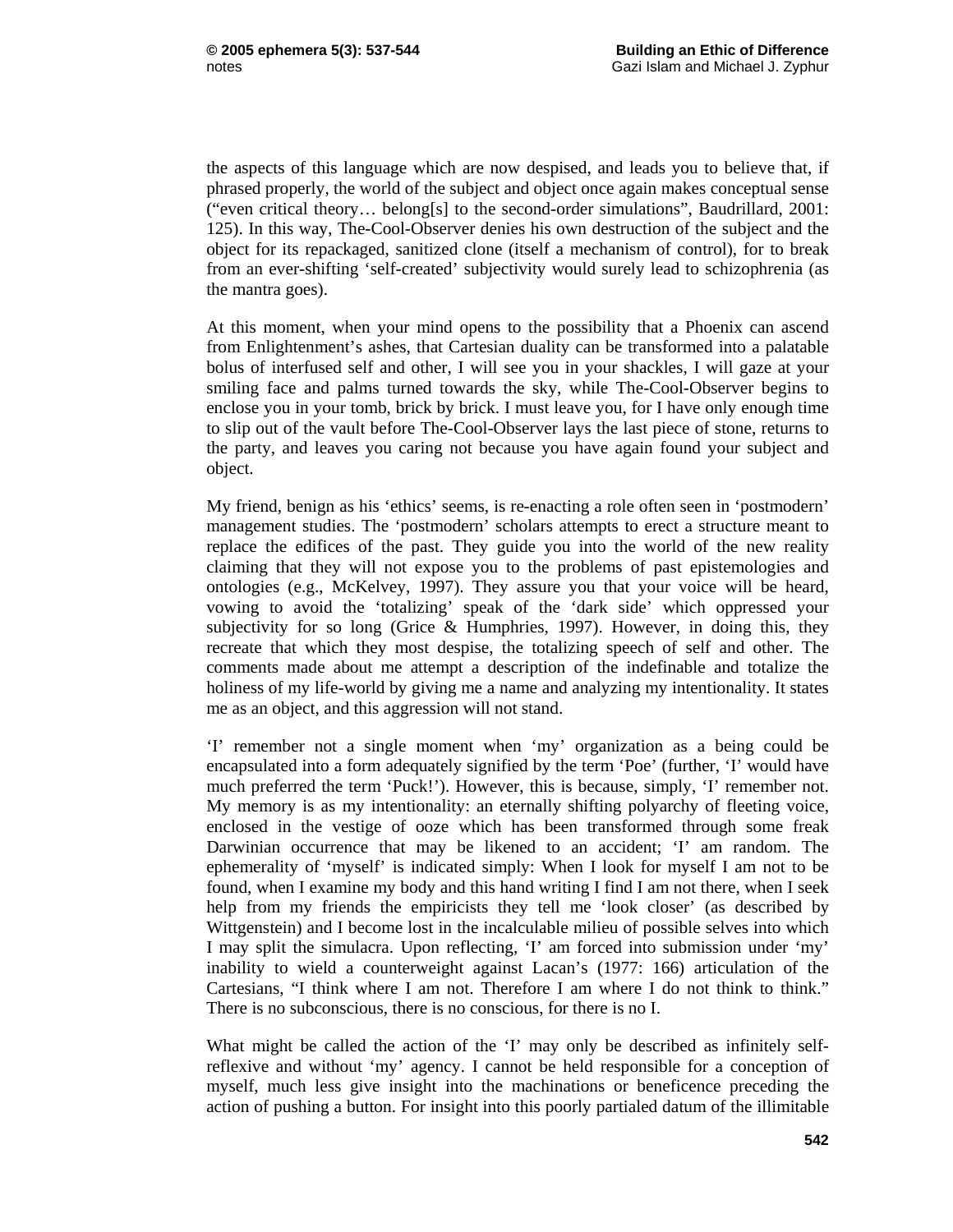you must seek the sage, who will tell you to drink from the postmodern cauldron of frog's eyes and periwinkles which he calls 'The Oedipus complex'. As far as 'I' can surmise, 'my' field of operation is 'myself': all is simply life-world. At times the lifeworld moves, at times the life-world is changed toward a conception it holds called 'those fucking business-people should stop poisoning the life-world with TargetVision', at times this change The-Cool-Observer calls "turning off the TargetVision". There is no ethical space within which this occurs, for there is no ethical space and there is no occurrence; there is no thing. And with this realization, the TargetVision turns itself off.

#### **Epilogue**

The informants for this study finished their discussion with consternation, each flustered by the other's opacity, but somehow also reassured by it. Their argument was one site of the dialectic of the observer and the unchecked revolutionary. Through these oppositional forces it may be apparent that, while neither may be said to be truly right or wrong, and both have their merits, they necessarily owe their being to each other and, in their self-revolving, indicate two poles of critical being which should be taken together. On the one hand, the first speaker, accepting the value of resistance but refusing to become complicit in a power struggle that tightens the very knot wound by surveillance, loses the impetus for action but gains a space of freedom through resignation. The second actor, however, by moving into the space of action without looking back, achieves a self-realization through the very 'false consciousness' that they both despise. However, the insistence on, and refusal to define, the 'I' institutes a space for the unreflective, this oppression works most strongly. The first actor, through his insistence on reflection, reproduced the words of an unbearable system, and the second, though his action, reproduced its silence.

#### **references**

- Baudrillard, J. (2001) 'Symbolic Exchange and Death', in M. Poster (Ed.) *Selected Writings*. Stanford, CA: Stanford University Press, 122-151.
	- Foucault, M. (1995) *Discipline and Punish: The Birth of the Prison*, trans A. Sheridan, New York, NY: Vintage Books.
	- Grice, S. and M. Humphries (1997) 'Critical Management Studies in Postmodernity: Oxymorons in Outer Space?' *Journal of Organizational Change Management,* 10(5): 412.
	- Hegel, G. W. F. (1931) *The Phenomenology of Spirit*, trans. J. B. Baille. New York, NY: Macmillan.
	- Kant, I. (1965) *Critique of Pure Reason*, trans N. K. Smith. New York, NY: St. Martin's Press.
	- Knights, D. (1992) 'Changing Spaces: The Disruptive Impact of a New Epistemological Location for the Study of Management', *Academy of Management Review,* 17(3): 514-536.
	- Kristeva, J. (1982) *Powers of Horror: An Essay on Abjection*, trans. L. S. Roudiez. New York: Columbia University Press.
	- Kristeva, J. (1991) *Strangers to Ourselves,* trans. L. S. Roudiez. New York: Columbia University Press.

Lacan, J. (1977) *Écrits: A selection*, trans A. Sheridan. New York: Norton.

McKelvey, B. (1997) 'Quasi-Natural Organizational Science', *Organizational Science,* 8(4): 352-380.

Niebuhr, R. (1952) *Moral Man and Immoral Society*. New York: Scribners.

Poe, E. A. (1850) 'The Tell-Tale Heart', in *The Works of the Late Edgar Allan Poe, vol. 1*. New York: Griswald, 382-387.